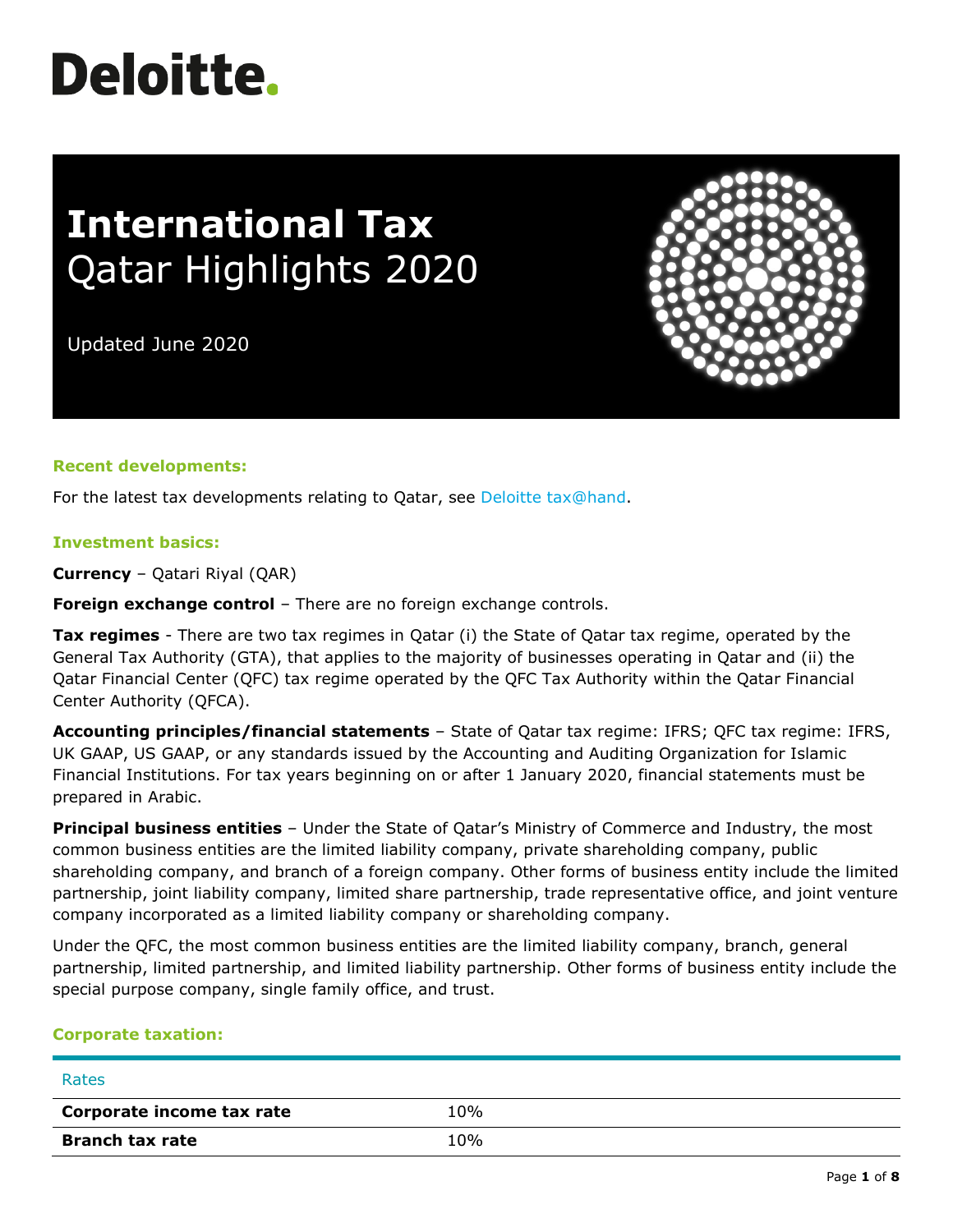### **Capital gains tax rate** 10%

**Residence** – A body corporate is resident if it is incorporated under Qatari law or if its head office or place of effective management is in Qatar. All taxpayers carrying out activities in Qatar must apply to the GTA for a tax card within 60 days from either (i) the commencement of activities or (ii) the date of registration with the Commercial Register of the Ministry of Commerce and Industry in Qatar. A penalty of QAR 20,000 may be imposed for failure to register with the GTA or to maintain a valid tax card.

**Basis** – Tax is imposed on a resident's income derived from sources in Qatar. Entities wholly owned by resident Qataris and resident GCC nationals are exempt from corporate income tax (but still are subject to certain reporting requirements, see under "Compliance for corporations").

A nonresident with a permanent establishment (PE) in Qatar is taxed on income derived from sources in Qatar. A PE is a fixed place of business through which the business of a taxpayer is wholly or partly executed. A PE also may include an activity carried on by the taxpayer through a person acting on behalf of the taxpayer or in the taxpayer's interest, other than an independent agent. New executive regulations have expanded the PE definition to align with action 7 of the OECD BEPS project, so that a PE includes (i) nonresidents rendering services through controlled personnel in Qatar for 183 days or more during any 12 month period and (ii) a construction, assembly, installation, or similar project lasting for six months or more.

Branches are taxed in the same way as subsidiaries

**Taxable income** – Under the State of Qatar tax regime, the main categories of taxable income include gross income derived from: activities carried out in Qatar; contracts wholly or partly performed in Qatar; real estate in Qatar; the exploration, extraction, or exploitation of natural resources situated in Qatar; consideration for services paid to a head office, branch, or related company; and interest on loans obtained in Qatar.

#### Allowable expenses include:

- The cost of raw materials, consumables, and services required for carrying out the activities;
- Interest paid on loans used in the activities (except interest paid to a related party in the case of a branch);
- Salaries, wages, and similar payments made to employees;
- Rent;
- Insurance premiums;
- Bad debts;
- Depreciation (at specified rates);
- Donations, gifts, aid, and subscriptions to charitable, humanitarian, scientific, cultural, or sporting activities paid in the State of Qatar to governmental authorities, public bodies, or institutions, or any other authorized body in the State of Qatar (capped at 3% of net income prior to charitable and certain other deductions); and
- Entertainment expenses (e.g., leisure, hotel accommodation for personal use, holidays, club fees) up to 2% of net income or QAR 500,000 (before the deduction of entertainment expenses and certain other grants and donations).

Under the QFC tax regime, taxable profits are classified as Qatari-source if they arise in or are derived from Qatar. Profits derived by an unregulated QFC firm from services provided in Qatar for use outside Qatar are nontaxable.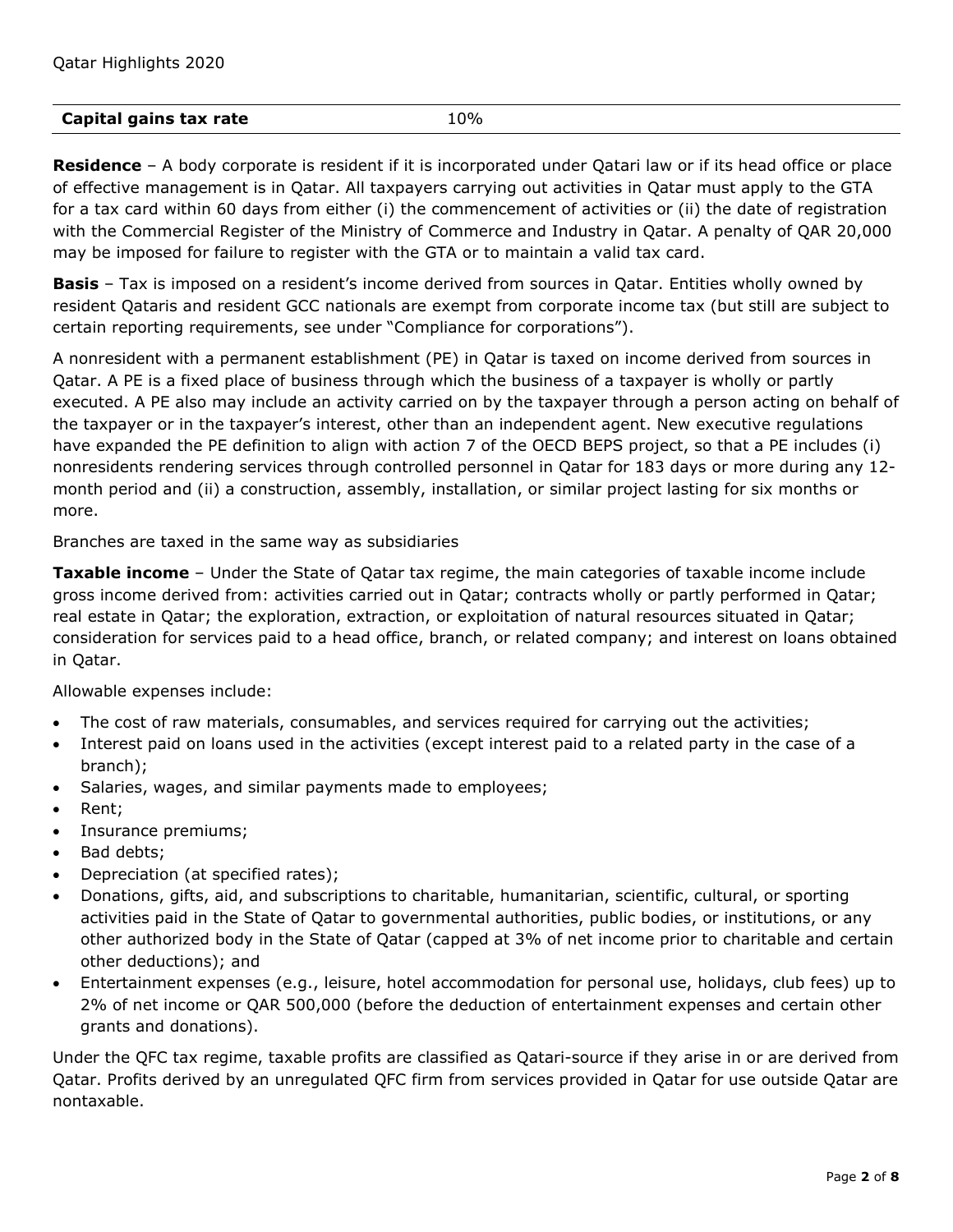**Rate** – Under the State of Qatar tax regime, the standard corporate tax rate is 10%.

Different tax rates agreed with the Qatari government (but no less than 35%) apply to income derived from petroleum operations or the petrochemicals industry (as defined under Law No. 3 of 2007). This includes income from exploration operations; developing fields; drilling, completing, and repairing wells; producing and processing petroleum; filtering of impurities; storing, transporting, loading, and shipping; and constructing or operating related energy and water facilities, housing, or other facilities, establishments, or equipment necessary for petroleum and petrochemical industries and operational activities plus associated services, including administrative and complementary activities. Where an agreement with the government, ministries, or other governmental bodies was concluded before Law No. 3 of 2007 became effective and prescribes a specific tax rate, that rate will apply; where no rate is prescribed in a contract to which the State is a party, tax is imposed at 35%.

Under the QFC tax regime, income is taxed at a flat rate of 10%.

**Surtax** – There is no surtax.

**Alternative minimum tax** – There is no alternative minimum tax.

**Taxation of dividends** – Dividends are not subject to tax under the State of Qatar or QFC tax regimes.

**Capital gains** – Under both the State of Qatar and QFC tax regimes, capital gains derived by a company are included in taxable income and subject to tax at the applicable rate.

**Losses** – Under the State of Qatar tax regime, losses may be carried forward and set off against profits for up to five years. The carryback of losses is not permitted.

Under the QFC tax regime, losses may be carried forward for as long as the QFC entity continues to have a source of income within the terms of its license.

**Foreign tax relief** – No foreign tax credit is available under the State of Qatar tax regime. The QFC tax regime offers double taxation relief and provides for unilateral credit relief.

**Participation exemption** – No participation exemption is provided under the State of Qatar tax regime and foreign companies selling shares in Qatar-based companies are subject to tax in Qatar. The QFC tax regime allows for a tax exemption on capital gains derived from qualifying shareholdings.

**Holding company regime** – Both the Ministry of Commerce and Industry and the QFC allow for the setting-up of holding companies.

**Incentives** – Companies may be eligible for a tax exemption under the State of Qatar tax regime. The Minister of Finance may issue exemptions for a period of up to five years; longer exemptions are agreed by the Council of Ministers.

Full foreign ownership is possible under the QFC regime (which is available to companies that carry out certain permitted activities and apply for a QFC license). Special purpose companies (i.e., registered funds, special investment funds, special funding companies, alternative risk vehicles, and charities) may elect exempt status. Qatari–owned companies may elect a 0% concessionary rate if certain conditions are fulfilled.

The Qatar Free Zone Authority (QFZA) was established in 2018 as an independent entity to develop free zones in Qatar. The first such zone (Umm Al Houl free zone) has been ready to receive local and foreign investors since the first quarter of 2019. The QFZA focuses on logistics, chemicals, maritime industries, heavy manufacturing, emerging technologies, and industrial sectors. Benefits of setting up in one of the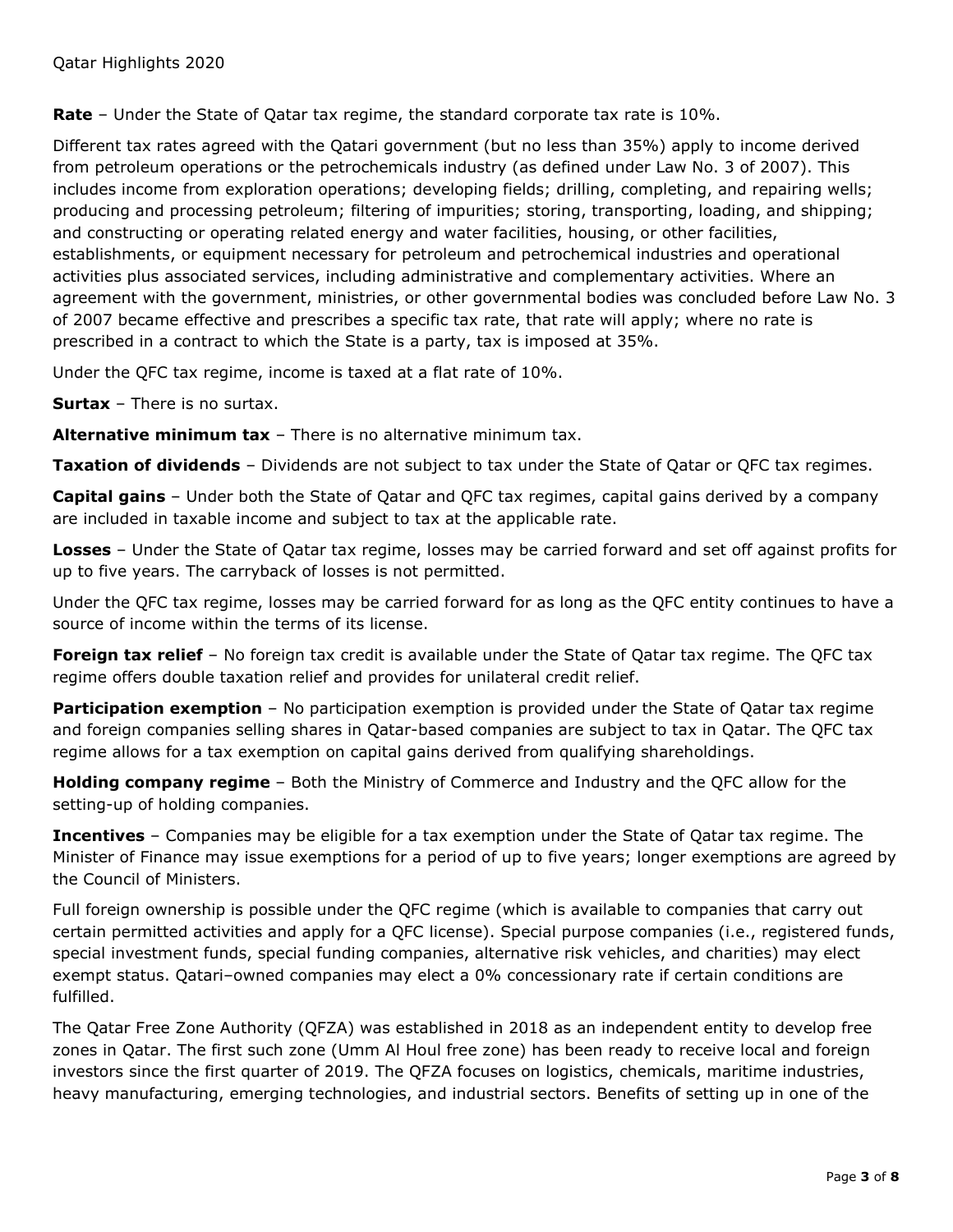free zones include the possibility of 100% foreign ownership and a 20-year tax holiday (i.e., exemption from corporate tax, personal income tax, and custom duties).

Companies registered in the Qatar Science and Technology Park (QSTP) are not subject to tax, even if wholly owned by foreign investors, and are permitted to trade directly in Qatar without a local agent. They also are permitted to import goods and services free of Qatari customs duty. The QSTP is intended for companies engaged in research and development activities.

A new Foreign Investment Law (No. 21 of 2019) was enacted in January 2019 that allows foreign investors to own 100% of the equity of limited liability companies operating in any sector, subject to the approval of the Ministry of Commerce and Industry. Additional incentives and support for foreign investment projects include the following:

- Allocation of land to non-Qatari investors to establish investment through use or rent in accordance with the applicable rules and regulations;
- Grant of an import license for the non-Qatari for the investment;
- Exemption from corporate income tax in accordance with the procedures and regulations stipulated in the Income Tax Law of Qatar; and
- Exemption from customs duties on imports of machinery and necessary equipment required for the project, in addition to raw materials and semi-manufactured items for production that are not available in the domestic market.

#### **Compliance for corporations:**

**Tax year** – The tax year is the calendar year, but a taxpayer may apply to prepare its financial statements for a 12-month period ending on a date other than 31 December. The first accounting period may be more or less than 12 months, but it should not be less than six months or more than 18 months.

Under the QFC tax regime, the tax year generally is the calendar year.

**Consolidated returns** – Consolidated returns are not permitted under the State of Qatar tax regime. Each company must file a separate tax return.

**Filing and payment** – Under the State of Qatar tax regime, taxpayers are required to submit an annual income tax return and pay the tax due by the end of the fourth month after the company's financial yearend (due to the COVID-19 pandemic, this date has been extended to 30 August 2020 for taxpayers with a 31 December 2019 year-end). Although entities wholly owned by resident Qataris and resident GCC nationals are exempt from corporate income tax, they still are required to file tax returns and audited financial statements with the tax authorities if their capital is at least QAR 2 million or if their annual revenue is at least QAR 10 million. The GTA has introduced a new online tax management system (Dhareeba) with the aim of achieving complete automation of the tax payment and management process. Dhareeba enables online registration, filing of tax returns, payment of taxes due, and progress tracking.

Under the QFC tax regime, the deadline to submit the annual income tax return and pay the tax due is the end of the sixth month after the company's financial year-end (due to the COVID-19 pandemic, taxpayers have been encouraged by the QFC tax authority to request an extension, with no penalties being imposed on late payments through 31 August 2020). There is an online system for tax filing exclusively for QFC entities.

Under the State of Qatar tax regime, all taxpayers are required to submit a withholding tax return and pay the withholding tax due to the tax authority before the 16th day of the month following the month in which the tax was withheld. All withholding tax filings must be done electronically.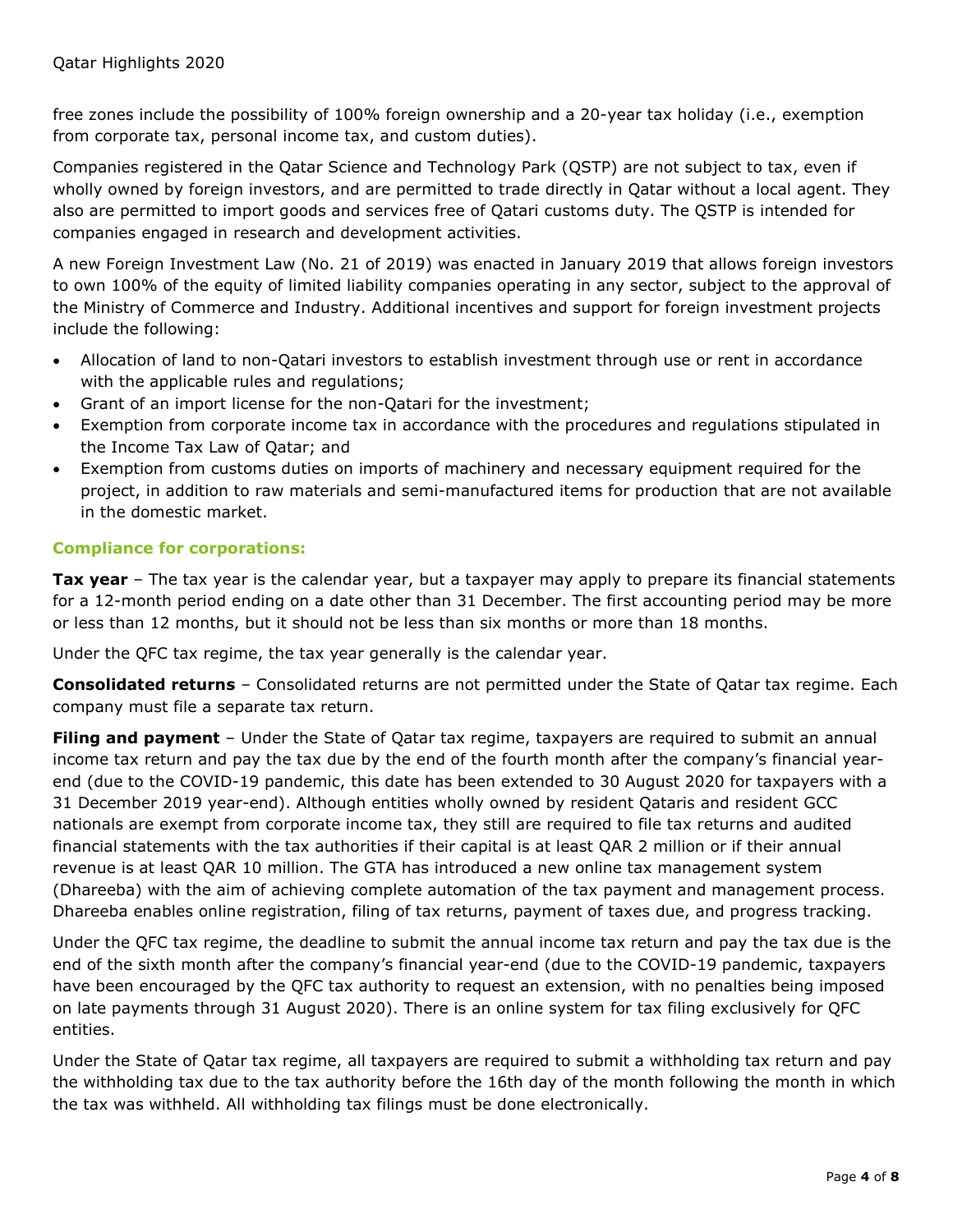As from 13 July 2019, all communications with the GTA must be in Arabic.

**Penalties** – Under the State of Qatar tax regime, failure to file a tax return by the deadline will result in a penalty of QAR 500 per day up to a maximum of QAR 180,000. Failure to pay tax due by the deadline will result in a penalty of 2% of the amount of tax due per month of delay or part thereof, up to the amount of tax due.

All taxpayers must register with the GTA and obtain a tax card. Both the registration and tax card must be renewed annually and failure to do may result in a penalty of QAR 20,000.

Failure to withhold tax where required is subject to a penalty of 100% of the tax. Delays in remitting tax withheld are subject to a penalty of 2% of the tax per month of delay subject to a maximum of 100% of the amount of tax due.

Under the QFC tax regime, financial sanctions vary depending on the circumstances.

**Rulings** – No rulings are available under the State of Qatar's tax regime. An advanced ruling mechanism is available under the QFC tax regime.

#### **Individual taxation:**

There is no individual income taxation on employment income in Qatar. Business income earned by an individual is subject to corporate income taxation.

| Rates                        |                  |            |                     |            |
|------------------------------|------------------|------------|---------------------|------------|
| <b>Type of payment</b>       | <b>Residents</b> |            | <b>Nonresidents</b> |            |
|                              | Company          | Individual | Company             | Individual |
| <b>Dividends</b>             | $0\%$            | 0%         | 0%                  | 0%         |
| <b>Interest</b>              | 5%               | 5%         | 5%                  | 5%         |
| <b>Royalties</b>             | 5%               | 5%         | 5%                  | 5%         |
| <b>Payments for services</b> | 5%               | 5%         | 5%                  | 5%         |

#### **Withholding tax:**

**Dividends** – Qatar does not levy withholding tax on dividends.

**Interest** – Law No. 24 of 2018 introduced a single withholding tax rate of 5% applicable to all interest, royalties, commission, and other payments to residents and nonresidents under contracts signed on or after 13 December 2018; the previous 7% rate no longer applies. For contracts signed before that date, the withholding tax treatment is as follows:

- For payments due before 13 December 2018, the rates prescribed under Law No. 21 of 2009 (i.e., 5% or 7%) apply, irrespective of when the payments are actually made; and
- For payments due on or after 13 December 2018, the 5% withholding tax rate under Law No. 24 of 2018 applies.

Certain exemptions apply, or the rate may be reduced under a tax treaty.

**Royalties** – Royalties payable under contracts signed on or after 13 December 2018 are subject to a 5% withholding tax. See comments under "Interest" above for clarification of the withholding tax rate for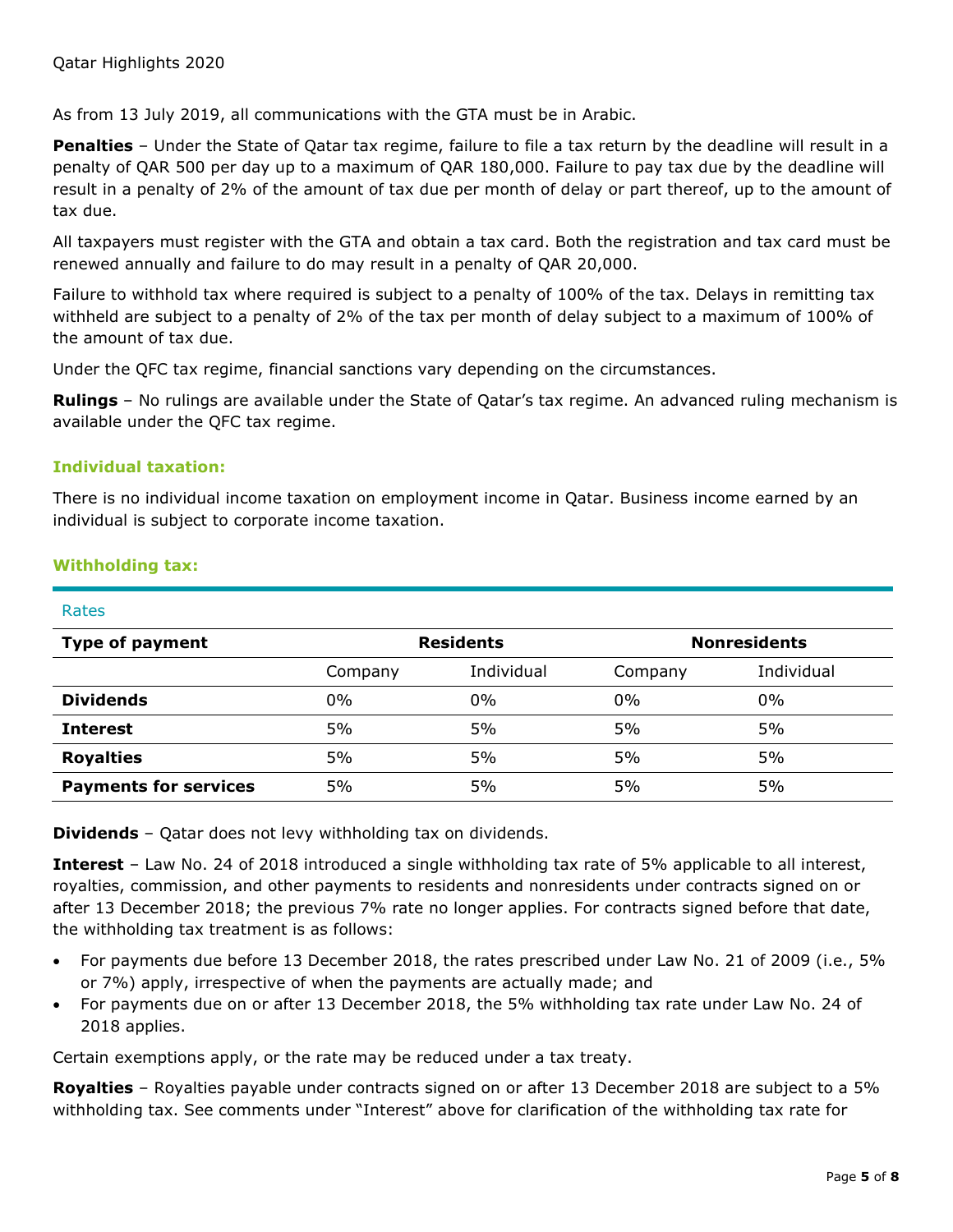contracts signed before that date. Certain leasing charges may be considered royalties. The withholding tax rate may be reduced under a tax treaty.

**Payments for services** – Payments to a nonresident for services carried out wholly or partly in Oatar, if they are used, consumed, or exploited in Qatar, are subject to a 5% withholding tax. Payments to a resident for services also are subject to a 5% withholding tax.

**Branch remittance tax** – There is no branch remittance tax.

**Other** - A retention tax of 3% of the contract value or the final payment (whichever is higher) applies to payments made by the Qatar government or a quasi-governmental agency to a branch registered in Qatar for a particular project (a temporary branch). This retention is released upon completion of the contract and presentation of a No Objection Letter issued by the GTA.

No withholding taxes apply under the QFC tax regime.

#### **Anti-avoidance rules:**

**Transfer pricing** – Executive regulations issued in December 2019 expand the transfer pricing requirements for taxpayers and introduce new reporting requirements. The transfer pricing requirements consist of four tiers of compliance: (i) a transfer pricing form (submitted with the annual tax return), (ii) a master file, (iii) a local file, and (iv) country-by-country (CbC) reporting requirements (already applicable from the 2018 financial year). Further guidance is expected in several key areas including the format of the transfer pricing form, revenue and asset thresholds for transfer pricing compliance purposes, language of the master and local files, and due date to file transfer pricing documentation.

Taxpayers undertaking cross-border related party transactions are required to determine the transfer price using the comparable uncontrolled price method. The use of other OECD recommended transfer pricing methods is subject to written approval by the GTA. As per the new executive regulations, taxpayers are expected to determine the arm's length price of related party transactions while undertaking the transaction and no later than from the date of submission of the annual tax return for the year to which the transaction relates.

Taxpayer are expected to conduct functional and comparability analyses for related party transactions. The new executive regulations require an annual update of the financial data used of comparable companies, and an update of the database searches every three years. The master and local file requirements under the GTA regime are aligned with OECD standards.

The QFC regime has detailed transfer pricing rules that are broadly consistent with OECD recommendations. While there are no formal master and local file requirements, the tax authorities expect taxpayers to have such documentation available during a tax audit.

Under both the State of Qatar and QFC tax regimes, CbC reporting obligations and notification requirements apply only to ultimate parent entities that are tax resident in Qatar and part of a multinational enterprise (MNE) group with consolidated revenues of at least QAR 3 billion in the preceding financial year. The CbC report must be submitted within 12 months from the end of the reportable financial year. All CbC-related filings and notifications for constituent entities (i.e., entities and branches of MNE groups) currently are suspended until further notice from the tax authorities.

It is expected that the GTA will issue detailed guidance on the procedure for entering into advance pricing agreements.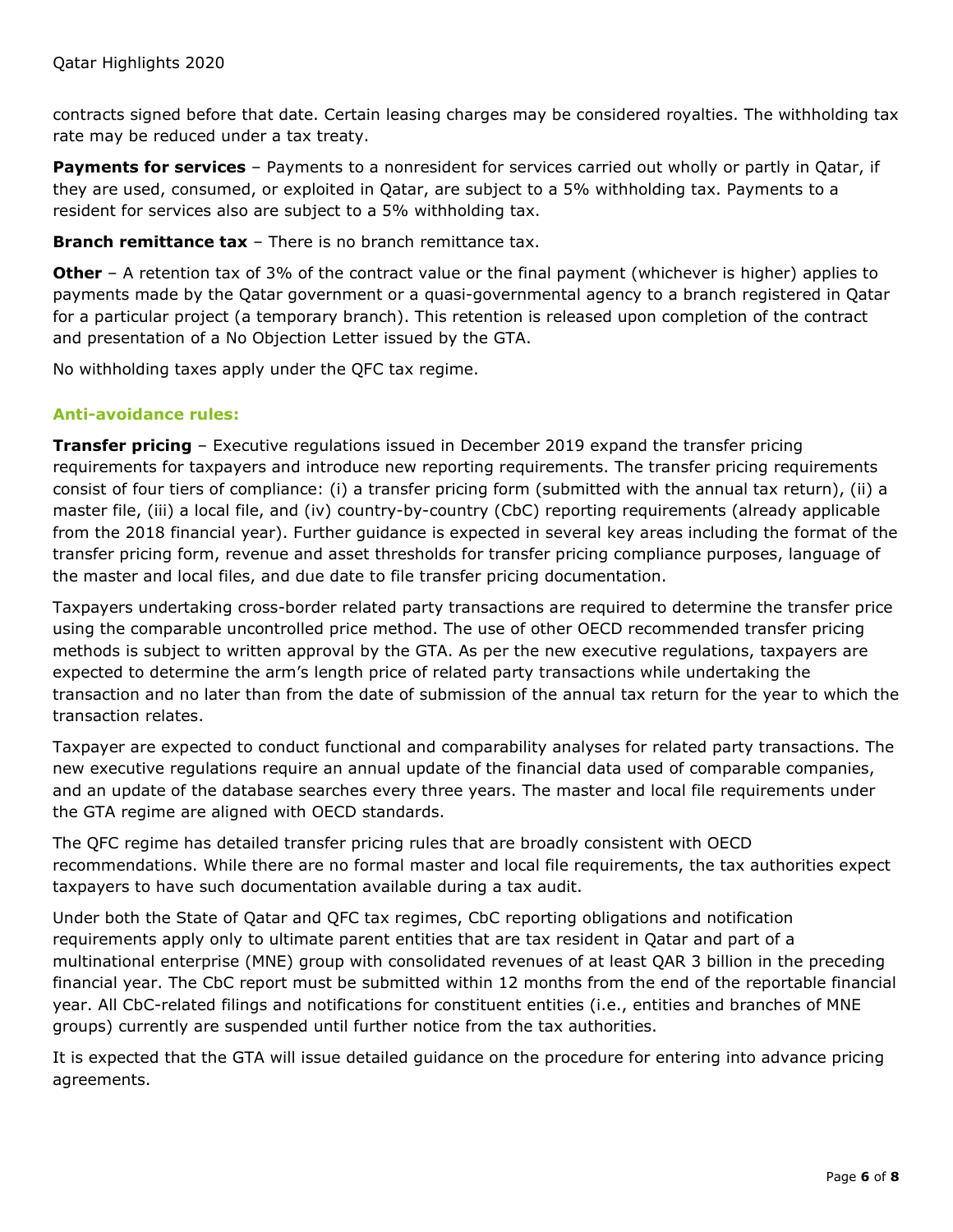**Interest deduction limitations** – Thin capitalization rules apply that limit the tax deductibility of interest payments where the taxpayer's debt-to-equity ratio exceeds 3:1. Interest payments made by a PE to its head office or to related parties are not deductible for tax purposes.

Under the QFC tax regime, the arm's length borrowing capacity of a QFC taxpayer is the amount of debt that it could and would have taken on, as a stand-alone entity, from an independent lender. The safe harbor debt-to-equity ratio set out by the QFC tax authorities is 2:1 for non-financial institutions and 4:1 for financial institutions.

**Controlled foreign companies** – There are no controlled foreign company rules.

**Hybrids** – There are no anti-hybrid rules.

**Economic substance requirements** – There are no economic substance requirements.

**Disclosure requirements** – There are no disclosure requirements.

**Exit tax** – There is no formal exit tax in Qatar; however, gains arising from the transfer of assets (including shares in a resident entity) may be subject to tax.

**General anti-avoidance rule** – There is no general anti-avoidance rule.

#### **Value added tax:**

Qatar has made a series of announcements about the implementation of VAT; however, an effective date has not been announced.

#### **Other taxes on corporations and individuals:**

Unless otherwise stated, the taxes in this section apply both to companies and individuals.

**Social security contributions** – For employees that are Qatari nationals, the employer must contribute 10% of the employee's basic salary each month. An employee who is a Qatari national and has a pension scheme must make a pension contribution equal to 5% of their basic salary each month.

**Payroll tax** – There is no payroll tax.

**Capital duty** – There is no capital duty.

**Real property tax** – There is no real property tax.

**Transfer tax** – There is no transfer tax.

**Stamp duty** – There is no stamp duty.

**Net wealth/worth tax** – There is no net wealth/worth tax.

**Inheritance/estate tax** – There is no inheritance/estate tax.

**Excise tax** – Excise tax applies in Qatar as from 1 January 2019 and is imposed both on imports and locally produced excisable goods. Excise tax applies at 100% on tobacco products, energy drinks, and "special purpose" goods and at 50% on carbonated drinks. As of 1 January 2020, a minimum excise tax base of QAR 8 was introduced for tobacco products.

**Customs duties** – Qatar is part of the GCC Customs Union. Based on the Common Customs Law of the GCC Customs Union, a customs duty rate of 5% of the good's cost, insurance, and freight (CIF) value generally is applied. Certain goods are taxed at a rate higher than the standard 5% rate or are free from